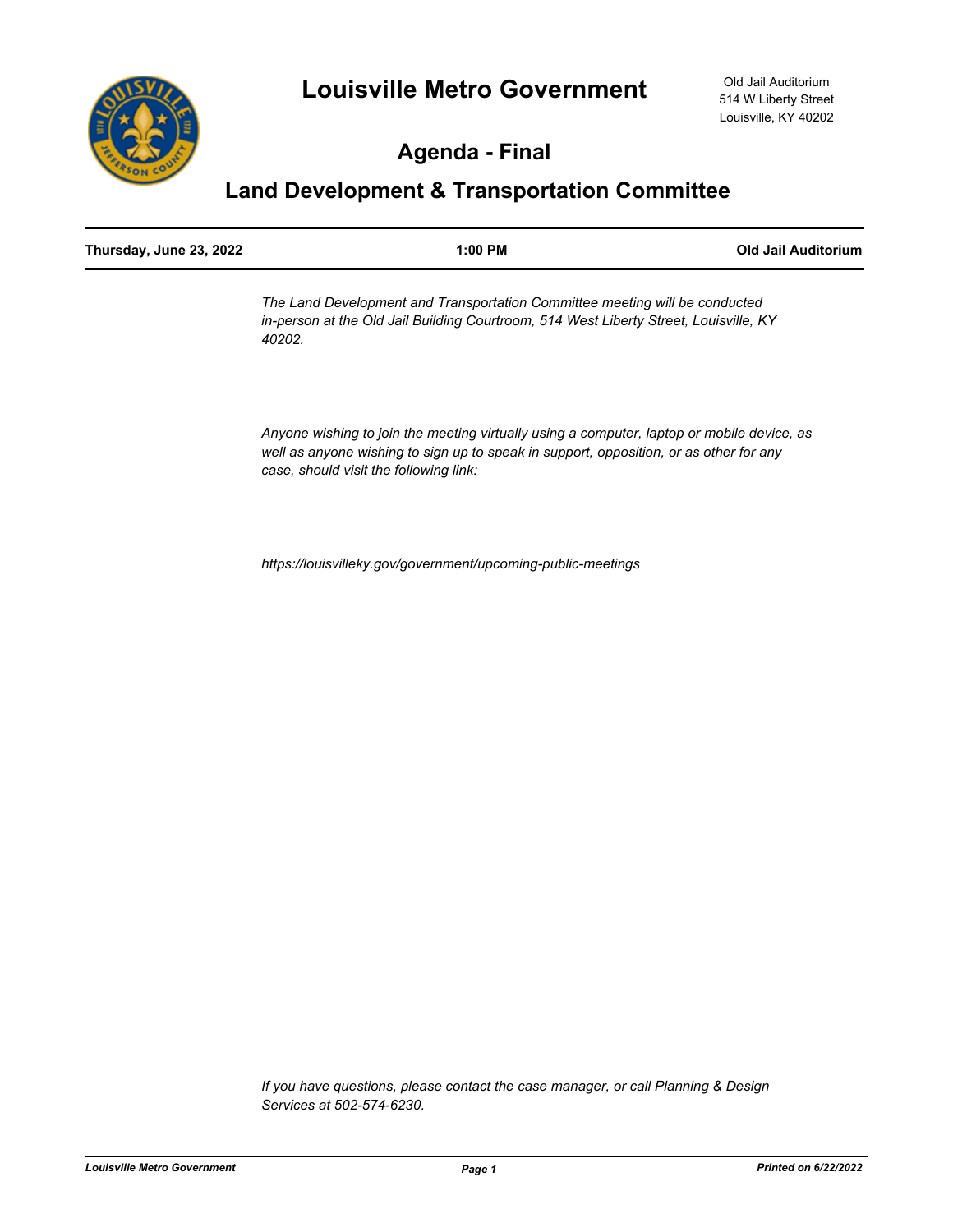# **Call To Order**

## **Approval of Minutes**

**1.** [June 9, 2022\\_LDT\\_Minutes](http://louisville.legistar.com/gateway.aspx?m=l&id=/matter.aspx?key=60846)

### **Old Business**

#### **2.** [21-STRCLOSURE-0032](http://louisville.legistar.com/gateway.aspx?m=l&id=/matter.aspx?key=60166)

| Request:                 | A proposed closure of public right-of-way - CONTINUED |
|--------------------------|-------------------------------------------------------|
|                          | FROM JUNE 9, 2022 LDT MEETING                         |
| Project Name:            | S 5th at W Chestnut St Alley                          |
| Location:                | Alley East of S 5th St Parallel to W Chestnut St      |
| Owner:                   | Louisville Metro                                      |
| Applicant:               | Joseph Impellizzeri                                   |
| Representative:          | <b>Charles Cash</b>                                   |
| Jurisdiction:            | Louisville Metro                                      |
| <b>Council District:</b> | 4 - Jecorey Arthur                                    |
| Case Manager:            | Jay Luckett, AICP, Planner II                         |
|                          |                                                       |

## **3.** [22-MSUB-0006](http://louisville.legistar.com/gateway.aspx?m=l&id=/matter.aspx?key=60527)

| Request:                 | Major Preliminary Subdivision with associated Waiver - |
|--------------------------|--------------------------------------------------------|
|                          | CONTINUED FROM JUNE 9, 2022 LDT MEETING                |
| Project Name:            | 13715 Reamers Road Subdivision                         |
| Location:                | 13715 Reamers Road                                     |
| Owner:                   | Momman Lee & Speck Sha McCay                           |
| Applicant:               | <b>Pantheon Homes</b>                                  |
| Representative:          | Sabak Wilson & Lingo Inc.                              |
| Jurisdiction:            | Louisville Metro                                       |
| <b>Council District:</b> | 19 - Anthony Piagentini                                |
| Case Manager:            | Dante St. Germain, AICP, Planner II                    |
|                          |                                                        |

## **New Business**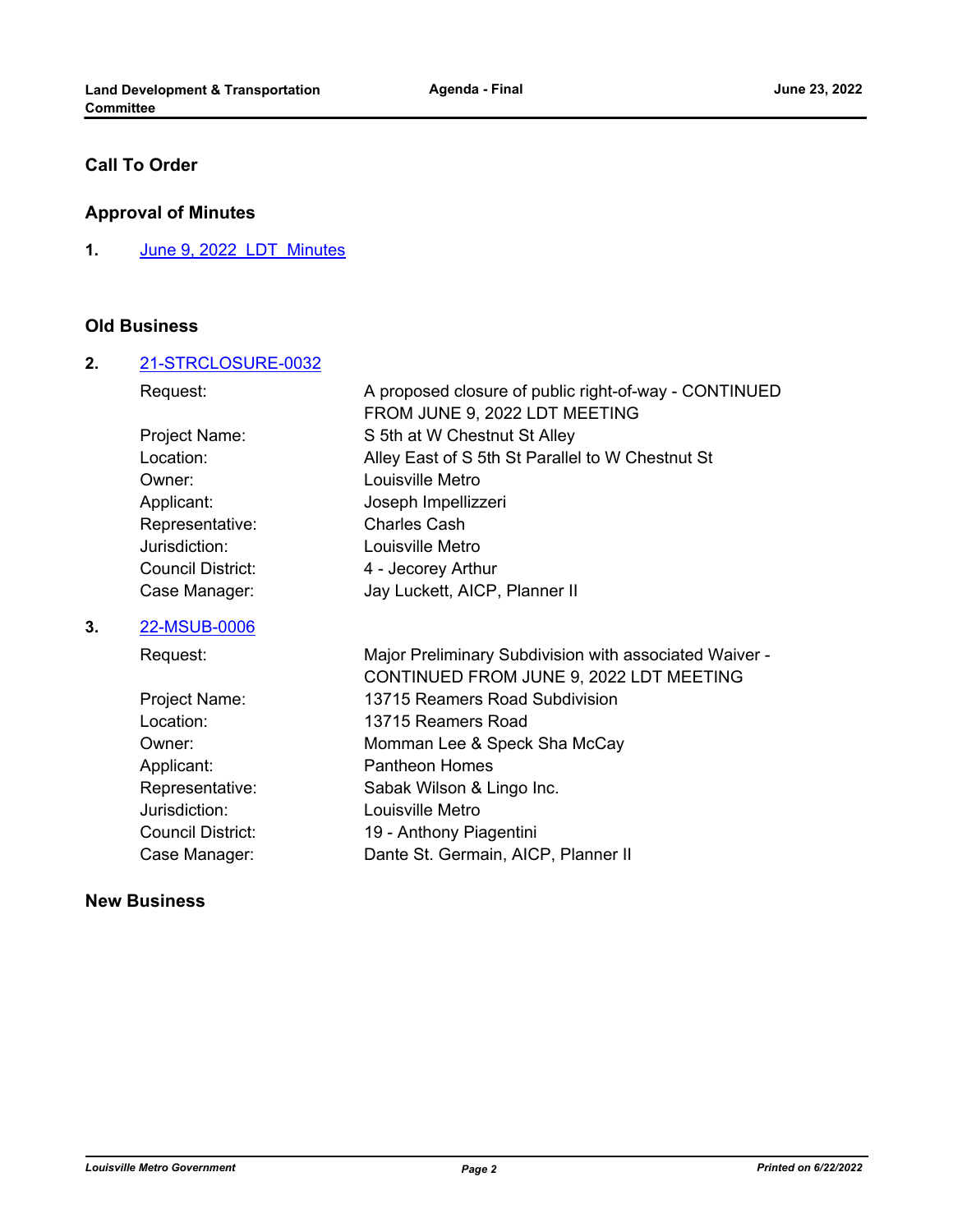#### **4.** [22-AMEND-0002](http://louisville.legistar.com/gateway.aspx?m=l&id=/matter.aspx?key=60800)

Jurisdiction: Louisville Metro Council District: 13 - Mark Fox

Request: **Amendment to Binding Elements** Project Name: Old New Cut Road Apartments Binding Element Amendment Location: 6501 Old New Cut Road Owner: Newtown Woods LLC Applicant: LDG Development Representative: Heritage Engineering Case Manager: Dante St. Germain, AICP, Planner II

#### **5.** [22-STRCLOSURE-0009](http://louisville.legistar.com/gateway.aspx?m=l&id=/matter.aspx?key=60801)

Request: A proposed closure of public right-of-way Project Name: Chenoweth Ct Location: Chenoweth Ct Owner: City of St Matthews Applicant: GLHS Holdings LLC Representative: Land Design and Development Jurisdiction: St Matthews Council District: 9 - Bill Hollander Case Manager: Jay Luckett, AICP, Planner II

#### **6.** [22-MSUB-0002](http://louisville.legistar.com/gateway.aspx?m=l&id=/matter.aspx?key=60802)

Jurisdiction: Louisville Metro

#### **7.** [22-RSUB-0004](http://louisville.legistar.com/gateway.aspx?m=l&id=/matter.aspx?key=60821)

Project Name: Shakes Run Jurisdiction: Louisville Metro Council District: 20 - Stuart Benson Case Manager: Molly Clark, Planner I

Request: Major Preliminary Subdivision with associated Waiver Project Name: Wind Dance Subdivision Location: 2416 Clark Station Road Owner: Wind Dance Farm, INC. Applicant: Wind Dance Farm, INC Representative: Sabak Wilson & Lingo Inc. Council District: 20 - Stuart Benson Case Manager: Molly Clark, Planner I

Request: Revised Major Preliminary Subdivision Location: Parcel ID: 004202740000 Owner: Shakes Run Partners, LLC Applicant: Shakes Run Partners, LLC Representative: Sabak Wilson & Lingo Inc.